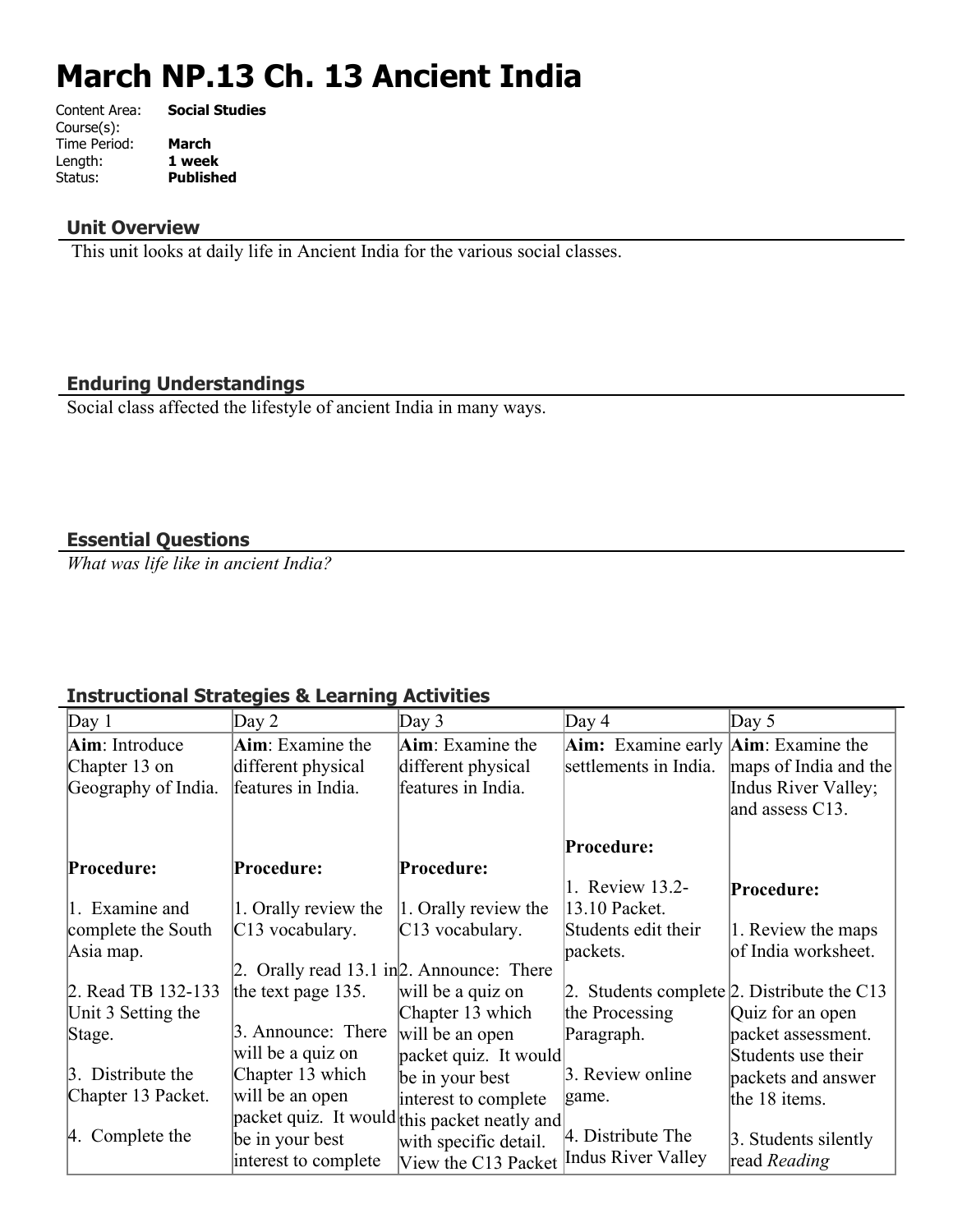| Preview Activity.<br>5. Onto lined paper,<br>complete the<br>vocabulary by<br>writing the three<br>terms and defining<br>each.<br>6. Begin reading<br>Chapter 13. | this packet neatly and completion guide.<br>with specific detail.<br>View the C13 Packet 3. Students get into<br>completion guide.<br>4. Students get into<br>choice pairs.<br>5. Students first pair<br>up and share their<br>preview activity.<br>Then they read<br>Sections 13.2-13.9<br>and complete packet. | choice pairs.<br>4. Students first pair<br>up and share their<br>previous packet<br>work. Then they<br>continue and finish<br>reading Sections<br>13.6-13.9 and<br>completing the<br>packet. | front and Using Maps Further: Saving the<br>worksheet. Students <i>Ganges</i> pages 144-<br>begin the sheet and<br>finish for homework.      | 147.<br>4. Distribute the $C14$<br>Packet. Students<br>complete the Preview<br>and Vocab.<br>5. View Ancient<br>India: A Journey<br>Back in Time for<br>great India overview. |
|-------------------------------------------------------------------------------------------------------------------------------------------------------------------|------------------------------------------------------------------------------------------------------------------------------------------------------------------------------------------------------------------------------------------------------------------------------------------------------------------|----------------------------------------------------------------------------------------------------------------------------------------------------------------------------------------------|----------------------------------------------------------------------------------------------------------------------------------------------|-------------------------------------------------------------------------------------------------------------------------------------------------------------------------------|
| Assessment:<br>C13 Preview and<br>Vocabulary<br>Standards:<br>6.2.8.B.2.b.                                                                                        | Assessment:<br>Packet 13.2-13.6<br>Standards:<br>6.2.8.B.2.a;<br>6.2.8.B.3.a;<br>$6-8$ RH.1-5; 6-8<br>RH.7,9,10                                                                                                                                                                                                  | Assessment:<br>Packet 13.2-13.6<br>Standards:<br>6.2.8.B.2.a;<br>6.2.8.B.3.a;<br>$6-8$ RH.1-5; 6-8<br>RH.7,9,10                                                                              | <b>Assessment: C13</b><br>Packet; Processing<br>Paragraph<br>Standards:<br>6.2.8.B.2.a;<br>6.2.8.B.2.b;<br>6.2.8.B.3.a;<br>$6-8$ RH.1-5; 6-8 | Assessment: C13<br>Quiz<br>Standards:<br>6.2.8.B.2.b<br>Homework:<br>C14 Packet up<br>through Section 2                                                                       |
| Homework:                                                                                                                                                         |                                                                                                                                                                                                                                                                                                                  |                                                                                                                                                                                              | RH.7,9,10                                                                                                                                    |                                                                                                                                                                               |
| Read Chapter 13;                                                                                                                                                  | Homework:                                                                                                                                                                                                                                                                                                        | Homework:                                                                                                                                                                                    |                                                                                                                                              |                                                                                                                                                                               |
| Open Packet Quiz<br>Day $5$                                                                                                                                       | Review the work<br>finished Packet 13.2-<br>13.6                                                                                                                                                                                                                                                                 | Finish Packet 13.10; Homework:<br>Quiz Day 5                                                                                                                                                 | $ C13$ open packet<br>Quiz;<br>India Maps sheet                                                                                              |                                                                                                                                                                               |

## **Integration of Career Readiness, Life Literacies and Key Skills**

TECH.9.4.8.IML.7 Use information from a variety of sources, contexts, disciplines, and cultures for a specific purpose (e.g., 1.2.8.C2a, 1.4.8.CR2a, 2.1.8.CHSS/IV.8.AI.1, W.5.8, 6.1.8.GeoSV.3.a, 6.1.8.CivicsDP.4.b, 7.1.NH. IPRET.8).

> Awareness of and appreciation for cultural differences is critical to avoid barriers to productive and positive interaction.

Digital communities are used by individuals to share information, organize, and engage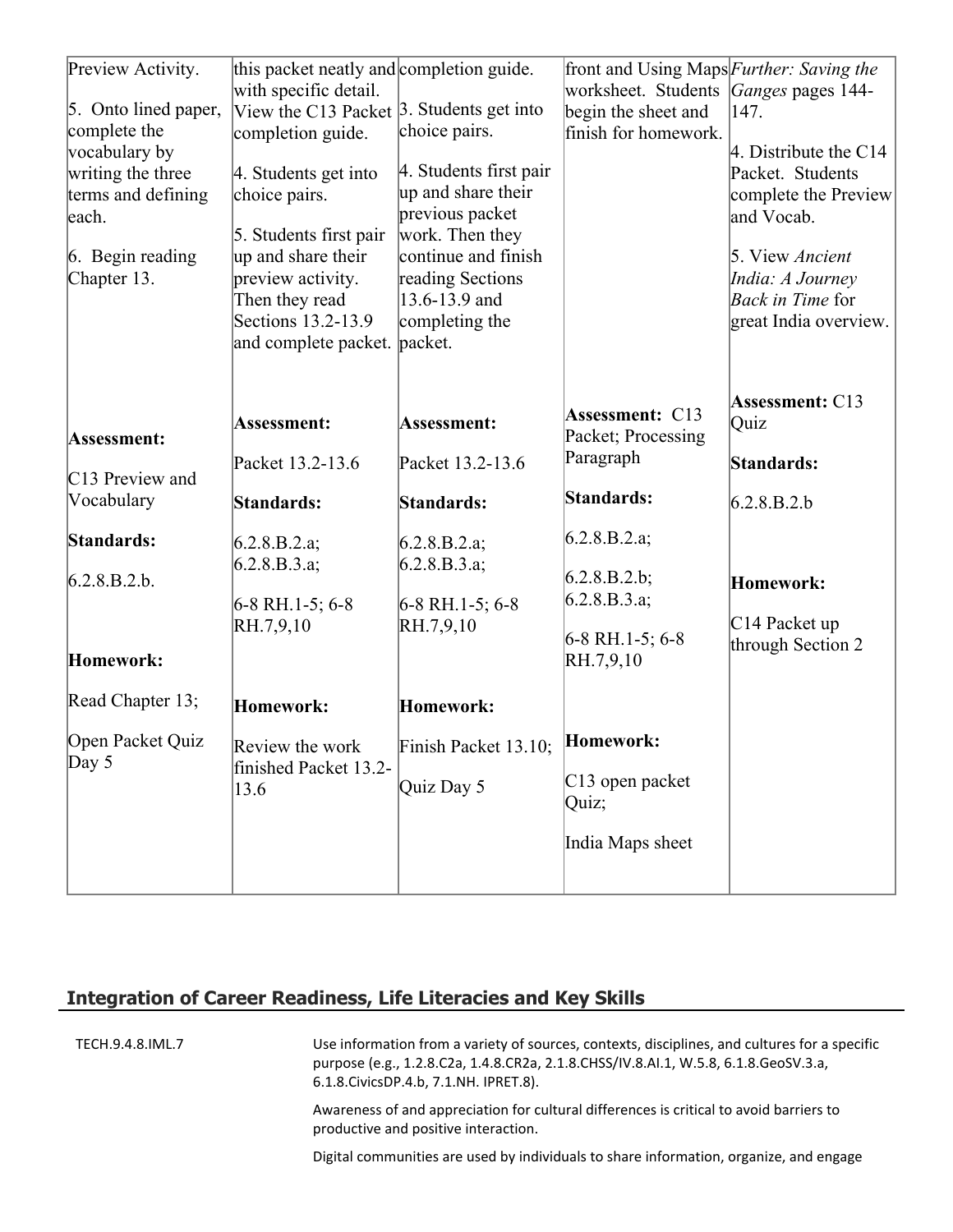|                       | around issues and topics of interest.                                                                                                                                                                               |
|-----------------------|---------------------------------------------------------------------------------------------------------------------------------------------------------------------------------------------------------------------|
|                       | An individual's strengths, lifestyle goals, choices, and interests affect employment and<br>income.                                                                                                                 |
|                       | Gathering and evaluating knowledge and information from a variety of sources, including<br>global perspectives, fosters creativity and innovative thinking.                                                         |
| TECH.9.4.8.GCA.2      | Demonstrate openness to diverse ideas and perspectives through active discussions to<br>achieve a group goal.                                                                                                       |
| <b>TECH.9.4.8.GCA</b> | <b>Global and Cultural Awareness</b>                                                                                                                                                                                |
|                       | Increases in the quantity of information available through electronic means have<br>heightened the need to check sources for possible distortion, exaggeration, or<br>misrepresentation.                            |
|                       | Multiple solutions often exist to solve a problem.                                                                                                                                                                  |
| WRK.9.2.8.CAP.3       | Explain how career choices, educational choices, skills, economic conditions, and personal<br>behavior affect income.                                                                                               |
| TECH.9.4.8.CT.3       | Compare past problem-solving solutions to local, national, or global issues and analyze the<br>factors that led to a positive or negative outcome.                                                                  |
| <b>TECH.9.4.8.CI</b>  | Creativity and Innovation                                                                                                                                                                                           |
| TECH.9.4.8.IML.1      | Critically curate multiple resources to assess the credibility of sources when searching for<br>information.                                                                                                        |
| TECH.9.4.8.DC.5       | Manage digital identity and practice positive online behavior to avoid inappropriate forms<br>of self-disclosure.                                                                                                   |
| <b>TECH.9.4.8.CT</b>  | Critical Thinking and Problem-solving                                                                                                                                                                               |
| WRK.9.2.8.CAP.2       | Develop a plan that includes information about career areas of interest.                                                                                                                                            |
| TECH.9.4.8.GCA.1      | Model how to navigate cultural differences with sensitivity and respect (e.g., 1.5.8.C1a).                                                                                                                          |
| WRK.9.2.8.CAP.4       | Explain how an individual's online behavior (e.g., social networking, photo exchanges,<br>video postings) may impact opportunities for employment or advancement.                                                   |
| TECH.9.4.8.IML.3      | Create a digital visualization that effectively communicates a data set using formatting<br>techniques such as form, position, size, color, movement, and spatial grouping (e.g.,<br>6.SP.B.4, 7.SP.B.8b).          |
| <b>WRK.9.2.8.CAP</b>  | <b>Career Awareness and Planning</b>                                                                                                                                                                                |
| WRK.9.2.8.CAP.1       | Identify offerings such as high school and county career and technical school courses,<br>apprenticeships, military programs, and dual enrollment courses that support career or<br>occupational areas of interest. |
|                       | An essential aspect of problem solving is being able to self-reflect on why possible<br>solutions for solving problems were or were not successful.                                                                 |
| TECH.9.4.8.DC.2       | Provide appropriate citation and attribution elements when creating media products (e.g.,<br>$W.6.8$ ).                                                                                                             |
| TECH.9.4.8.DC.1       | Analyze the resource citations in online materials for proper use.                                                                                                                                                  |

#### **Technology and Design Integration**

Google Classroom

online textbook and features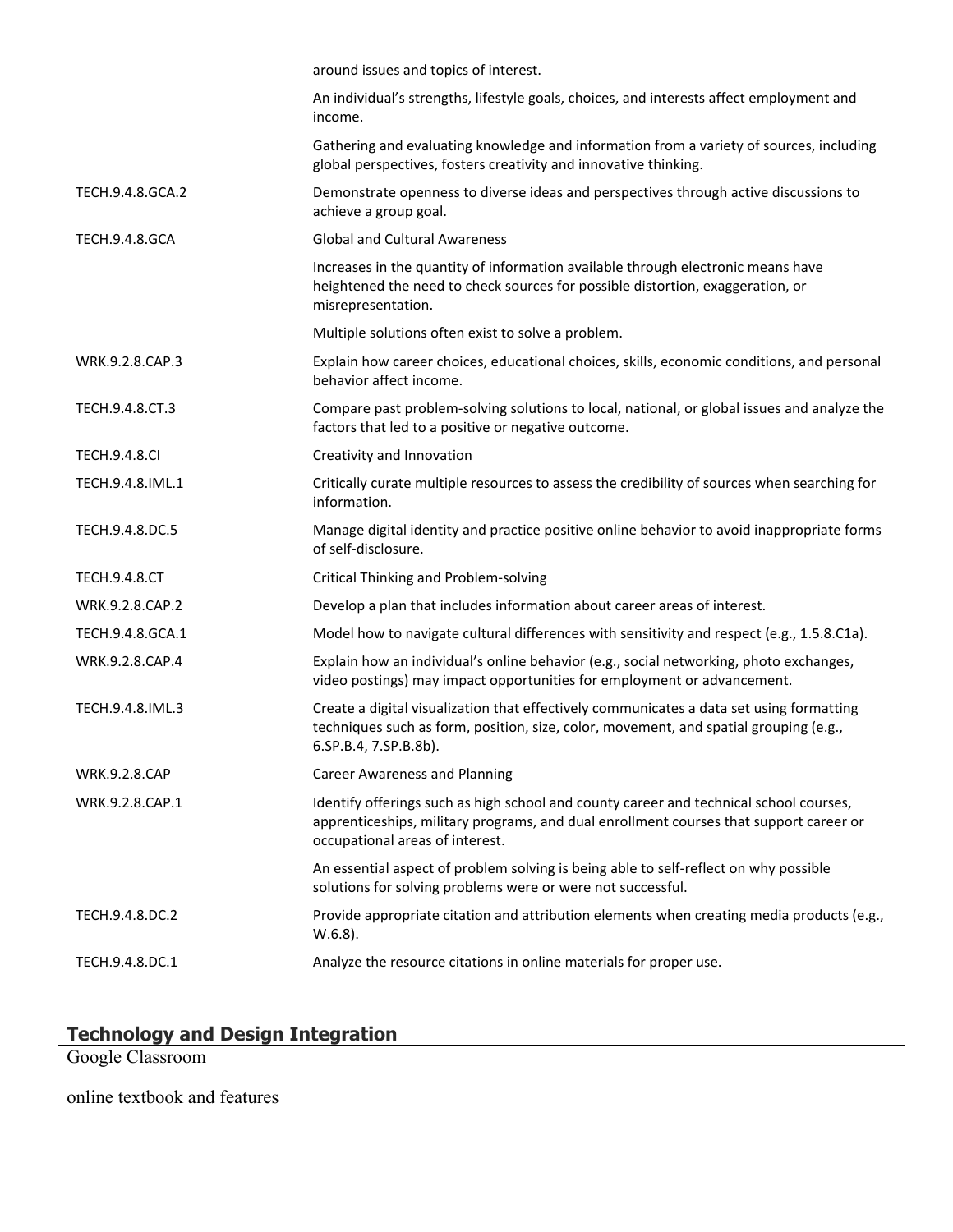| CS.3-5.8.1.5.CS.2 | Model how computer software and hardware work together as a system to accomplish<br>tasks.                                                   |
|-------------------|----------------------------------------------------------------------------------------------------------------------------------------------|
|                   | Shared features allow for common troubleshooting strategies that can be effective for<br>many systems.                                       |
| CS.3-5.8.1.5.CS.3 | Identify potential solutions for simple hardware and software problems using common<br>troubleshooting strategies.                           |
| CS.3-5.8.1.5.DA.3 | Organize and present collected data visually to communicate insights gained from<br>different views of the data.                             |
|                   | Individuals can select, organize, and transform data into different visual representations<br>and communicate insights gained from the data. |

## **Interdisciplinary Connections**

| LA.RH.6-8.1  | Cite specific textual evidence to support analysis of primary and secondary sources.                                                                                 |
|--------------|----------------------------------------------------------------------------------------------------------------------------------------------------------------------|
| LA.RH.6-8.2  | Determine the central ideas or information of a primary or secondary source; provide an<br>accurate summary of the source distinct from prior knowledge or opinions. |
| LA.RH.6-8.4  | Determine the meaning of words and phrases as they are used in a text, including<br>vocabulary specific to domains related to history/social studies.                |
| LA.RH.6-8.7  | Integrate visual information (e.g., in charts, graphs, photographs, videos, or maps) with<br>other information in print and digital texts.                           |
| LA.RH.6-8.10 | By the end of grade 8, read and comprehend history/social studies texts in the grades 6-8<br>text complexity band independently and proficiently.                    |

# **Differentiation**

**Explain Ratings** Help students better understand the rating column in the matrix as they complete the Reading Notes for Sections 2-9. Conduct a brief class discussion in which students describe characteristics for the physical features at each rating. An example follows.

• 1 (unsuitable for settlement): dry, hot, cold, mountainous, rocky soil, no vegetation

• 5 (very suitable for settlement): plentiful water, normal rainfall, mild temperatures, flat land, good soil, ample vegetation

**Provide a Copy of the Sections** Provide a copy of the text in Sections 2-9. As students read, encourage them to highlight words and phrases describing each physical feature. Have students use their highlighting to complete the "Description" column in the Reading Notes for these sections.

**Offer a Prewriting Activity** Before students write the paragraph for the Processing activity, offer them a prewriting activity to help them organize their ideas. Have students copy and complete the outline below. I. Topic Sentence

II. Indus River valley (Why is it suitable for settlement?)

- Fact
- Fact

III. Ganges River valley (Why is it suitable for settlement?)

- Fact
- Fact

**Provide Cloze Notes** Use the Guide to Reading Notes to create cloze notes for the "Description" column in the Reading Notes for Sections 2-9. Make a copy of the Guide to Reading Notes and white-out key phrases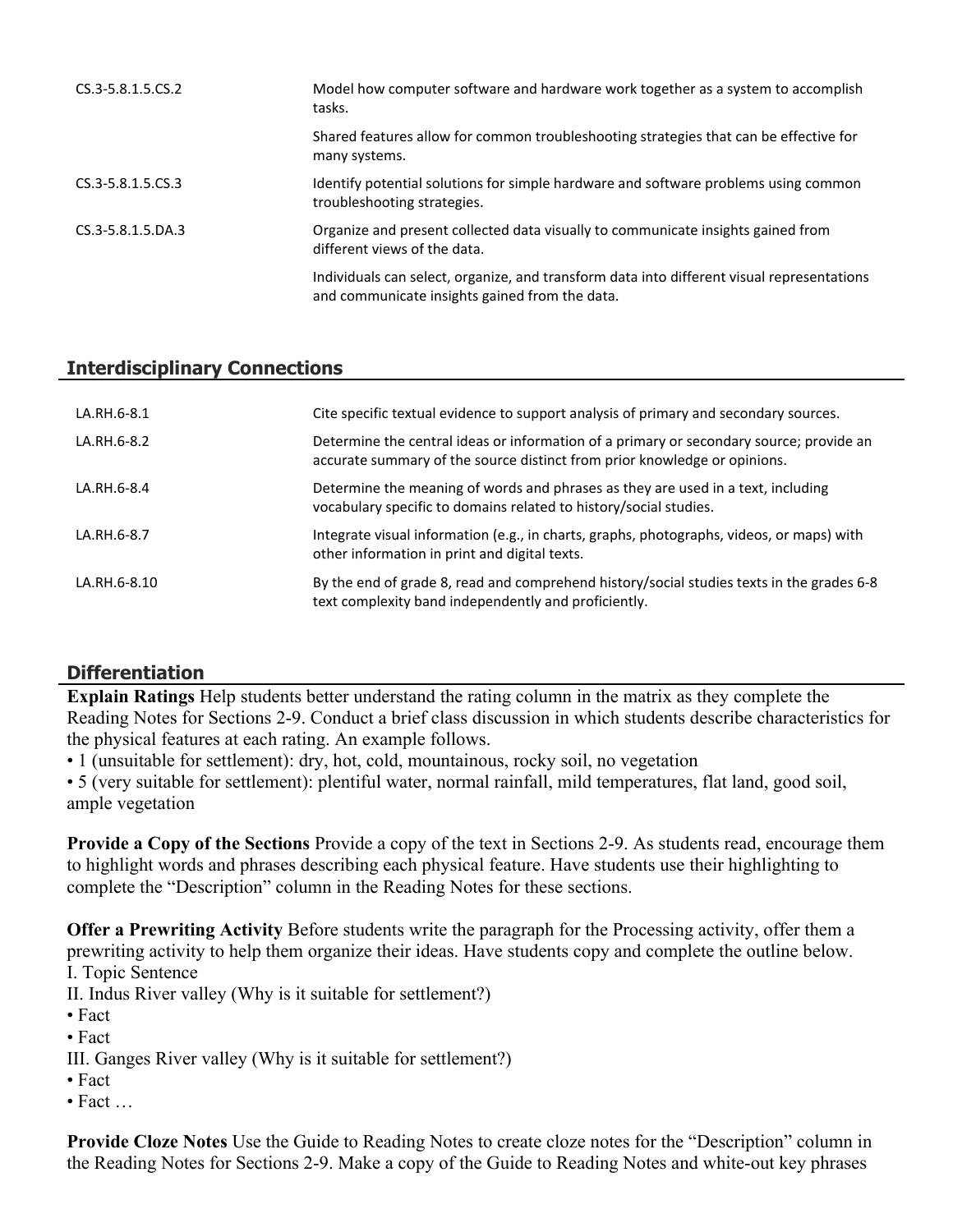and terms that students will fill in by doing the reading.

**Research Physical Features** Have students do research to find two or more additional facts about each feature they have labeled on the map of the Indian subcontinent. Students could write these facts directly on the map, or they could a write them on another sheet of paper and use a key and place symbols on their maps. Research can be done in a library or on the Internet, where students might find a virtual tour of India. Encourage students to use the Internet Connections for this lesson.

## **Modifications & Accommodations**

• Refer to QSAC EXCEL SMALL SPED ACCOMMOCATIONS spreadsheet in this discipline.

#### **Modifications and Accommodations used in this unit:**

Utilize IEP and 504 accommodations

#### **Benchmark Assessments**

 **Benchmark Assessments** are given periodically (e.g., at the end of every quarter or as frequently as once per month) throughout a school year to establish baseline achievement data and measure progress toward a standard or set of academic standards and goals.

#### **Schoolwide Benchmark assessments:**

Aimsweb benchmarks 3X a year

Linkit Benchmarks 3X a year

#### **Additional Benchmarks used in this unit:**

sentence construction

paragraph writing

## **Formative Assessments**

Assessment allows both instructor and student to monitor progress towards achieving learning objectives, and can be approached in a variety of ways. **Formative assessment** refers to tools that identify misconceptions, struggles, and learning gaps along the way and assess how to close those gaps. It includes effective tools for helping to shape learning, and can even bolster students' abilities to take ownership of their learning when they understand that the goal is to improve learning, not apply final marks (Trumbull and Lash, 2013). It can include students assessing themselves, peers, or even the instructor, through writing, quizzes, conversation, and more. In short, formative assessment occurs throughout a class or course, and seeks to improve student